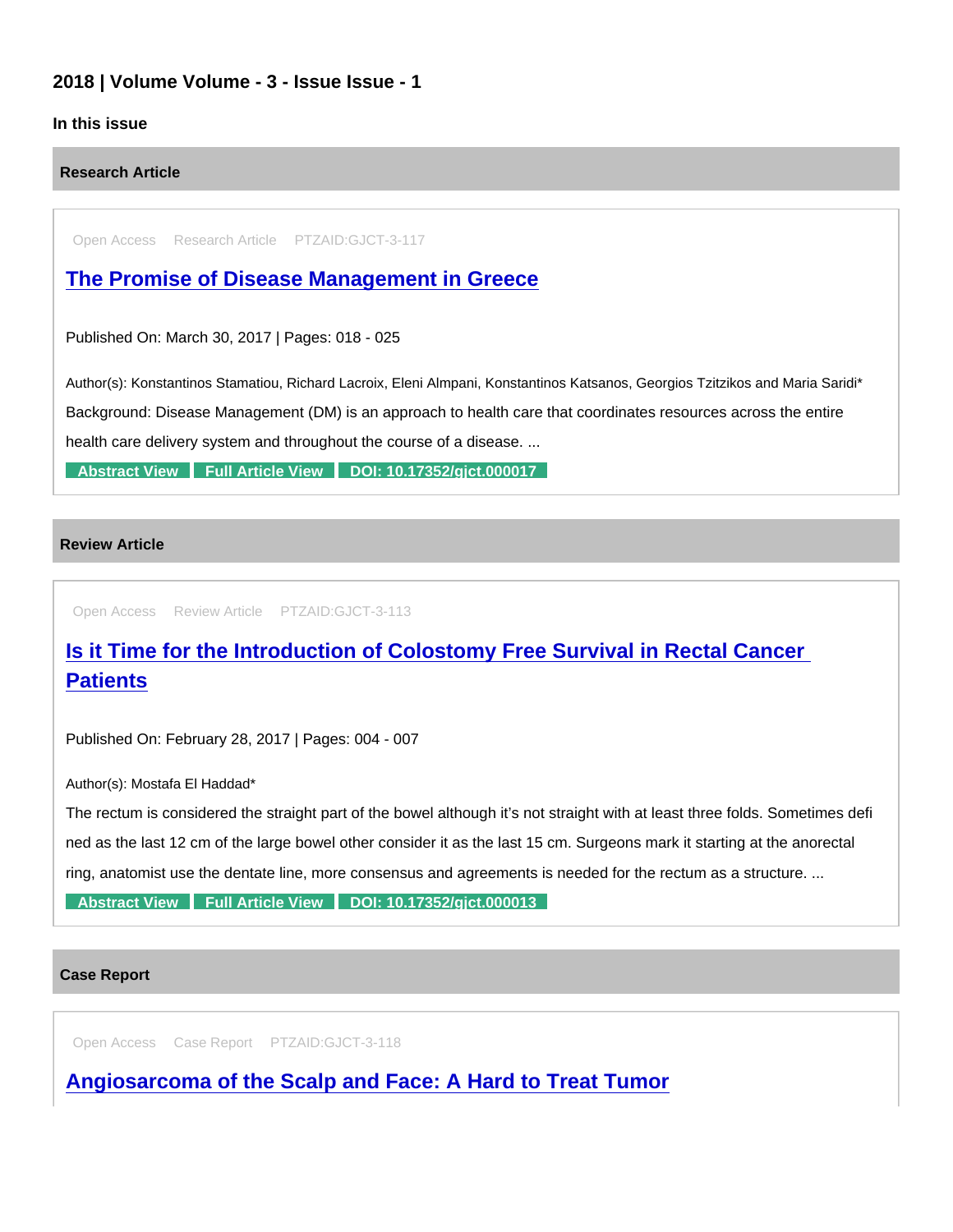Author(s): Jmour Omar\*, Kochbati Lotfi , Ghith Sahar and Benna Farouk

Cutaneous angiosarcoma is a rare and aggressive malignant tumor of vascular origin. Multimodality treatment including surgery, radiotherapy and chemotherapy should be used according to age and local spread. Prognosis is poor with a 5 year survival of 10-15%. We report the case of an angiosarcoma of the scalp and face treated with sequential contact radiotherapy and ...

[Abstract View](https://www.peertechzpublications.com/abstracts/angiosarcoma-of-the-scalp-and-face-a-hard-to-treat-tumor) [Full Article View](https://www.peertechzpublications.com/articles/angiosarcoma-of-the-scalp-and-face-a-hard-to-treat-tumor) DOI: 10.17352/gict.000018

Open Access Case Report PTZAID:GJCT-3-116

[Abrikossoff's Tumour Mimicking a Neoplastic Tumour of the Breast: A Case](https://www.peertechzpublications.com/articles/abrikossoff-s-tumour-mimicking-a-neoplastic-tumour-of-the-breast-a-case-report)  Report

Published On: March 20, 2017 | Pages: 015 - 017

Author(s): Alassiri A\*, Al Ali A, Vaysse C, Escourrou G, Vinet B and Rimailho J

Introduction: Granular cell tumours (GCT), also known as Abrikossoff's tumours, are rare, and occur in the breast in

approximately 5-6% of the cases these tumours are usually benign with only 1% of malignancy. ...

[Abstract View](https://www.peertechzpublications.com/abstracts/abrikossoff-s-tumour-mimicking-a-neoplastic-tumour-of-the-breast-a-case-report) [Full Article View](https://www.peertechzpublications.com/articles/abrikossoff-s-tumour-mimicking-a-neoplastic-tumour-of-the-breast-a-case-report) DOI: 10.17352/gict.000016

Open Access Case Report PTZAID:GJCT-3-112

[Primary Spindle Cell Rhabdomyosarcoma of Prostate: A Case Report with](https://www.peertechzpublications.com/articles/primary-spindle-cell-rhabdomyosarcoma-of-prostate-a-case-report-with-review-of-literature)  Review of Literature

Published On: February 10, 2017 | Pages: 001 - 003

Author(s): Ram Nawal Rao\*, Sanjay Kannaujia and Paramita Paul

Primary spindle cell rhabdomyosarcoma of the prostate is an uncommon variant of embryonal rhabdomyosarcoma seen in pediatric age group mostly during infancy and childhood. Rhabdomyosarcoma (RMS) arising from prostate predominantly presents obstructive urinary symptoms. ...

[Abstract View](https://www.peertechzpublications.com/abstracts/primary-spindle-cell-rhabdomyosarcoma-of-prostate-a-case-report-with-review-of-literature) [Full Article View](https://www.peertechzpublications.com/articles/primary-spindle-cell-rhabdomyosarcoma-of-prostate-a-case-report-with-review-of-literature) DOI: 10.17352/gict.000012

Short Communication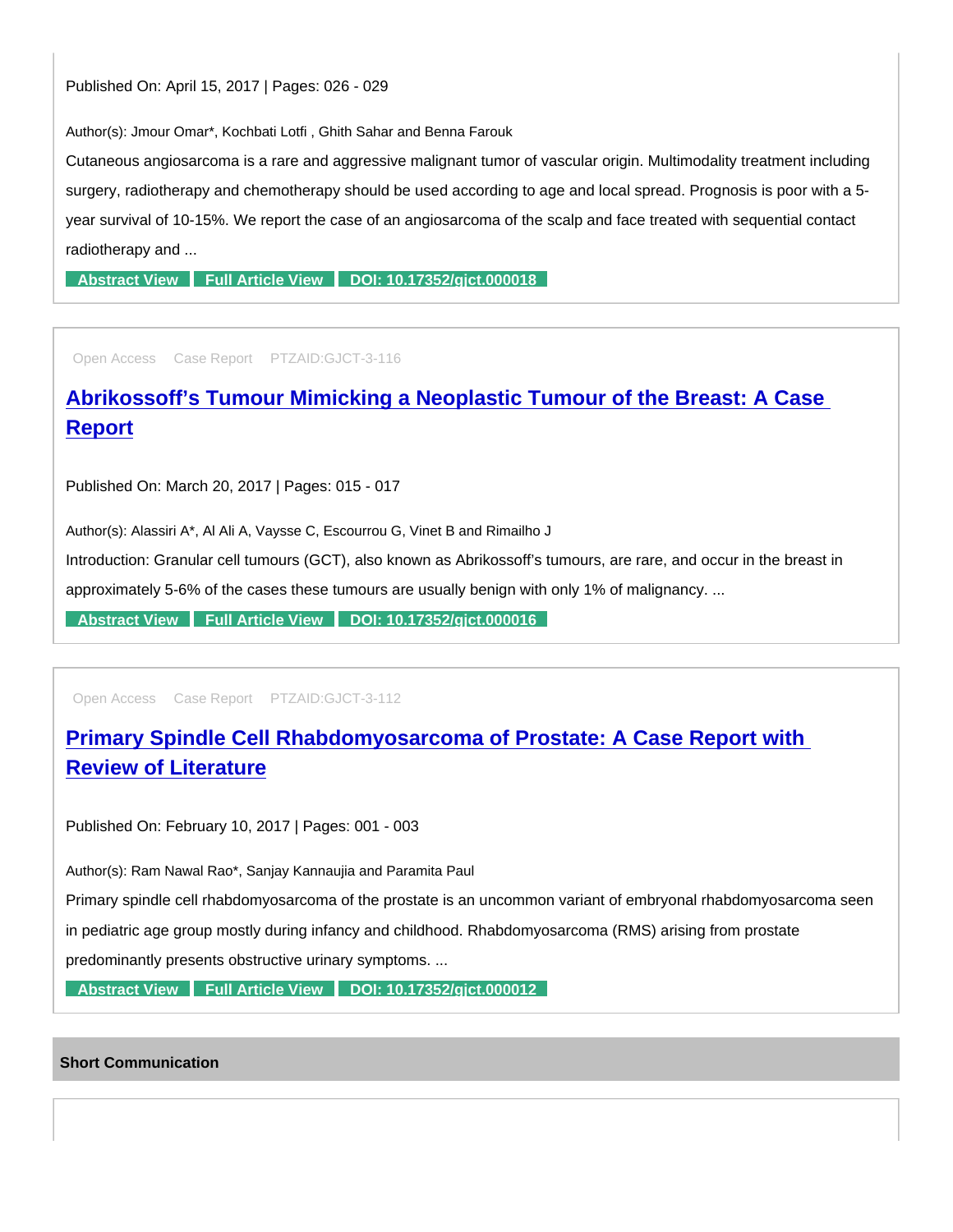Open Access Short Communication PTZAID:GJCT-3-115

## [The Role of Decavanadate in Anti- Tumour Activity](https://www.peertechzpublications.com/articles/the-role-of-decavanadate-in-anti-tumour-activity)

Published On: March 11, 2017 | Pages: 012 - 014

Author(s): M Aureliano\*

Decavanadate compounds were described to be involved in a variety of biological activities and responses such as antivirus, anti-bacterial and anticancer. While the mechanisms of action of the antiviral and anti-bacterial activities are better understood, the same does not go for the anti-tumour activity. ...

[Abstract View](https://www.peertechzpublications.com/abstracts/the-role-of-decavanadate-in-anti-tumour-activity) [Full Article View](https://www.peertechzpublications.com/articles/the-role-of-decavanadate-in-anti-tumour-activity) DOI: 10.17352/gict.000015

Open Access Short Communication PTZAID:GJCT-3-114

# [Diagnosing HPV-Related Oropharyngeal Cancers: The Need to Speak a Common](https://www.peertechzpublications.com/articles/diagnosing-hpv-related-oropharyngeal-cancers-the-need-to-speak-a-common-language)  Language

Published On: March 07, 2017 | Pages: 008 - 011

Author(s): Daniela Russo#, Francesco Merolla#, Gennaro Ilardi\*, Silvia Varricchio, Danila Caroppo, Virginia Napolitano, Massimo Mascolo and Stefania Staibano

Oral cavity squamous cell cancer (OSCC) and Oropharynx squamous cell carcinoma (OPSCC) are the most frequent forms of Head and Neck Cancers (HNCs) [1]. About 300,000 new cases of oral cancers are being counted yearly worldwide, having registered an increase of incidence of 225% in U.S.A. ...

[Abstract View](https://www.peertechzpublications.com/abstracts/diagnosing-hpv-related-oropharyngeal-cancers-the-need-to-speak-a-common-language) [Full Article View](https://www.peertechzpublications.com/articles/diagnosing-hpv-related-oropharyngeal-cancers-the-need-to-speak-a-common-language) [DOI: 10.17352/gjct.000014](http://dx.doi.org/10.17352/gjct.000014)

### **Editorial**

Open Access Editorial PTZAID:GJCT-3-120

[Role of tumor heterogeneity in drug resistance](https://www.peertechzpublications.com/articles/role-of-tumor-heterogeneity-in-drug-resistance)

Published On: July 20, 2017 | Pages: 032 - 033

Author(s): Dhruv Kumar\*

Cancer is a leading cause of death in men worldwide and the major cause of cancer related death is drug resistance. ...

[Abstract View](https://www.peertechzpublications.com/abstracts/role-of-tumor-heterogeneity-in-drug-resistance) [Full Article View](https://www.peertechzpublications.com/articles/role-of-tumor-heterogeneity-in-drug-resistance) [DOI: 10.17352/gjct.000020](http://dx.doi.org/10.17352/gjct.000020)